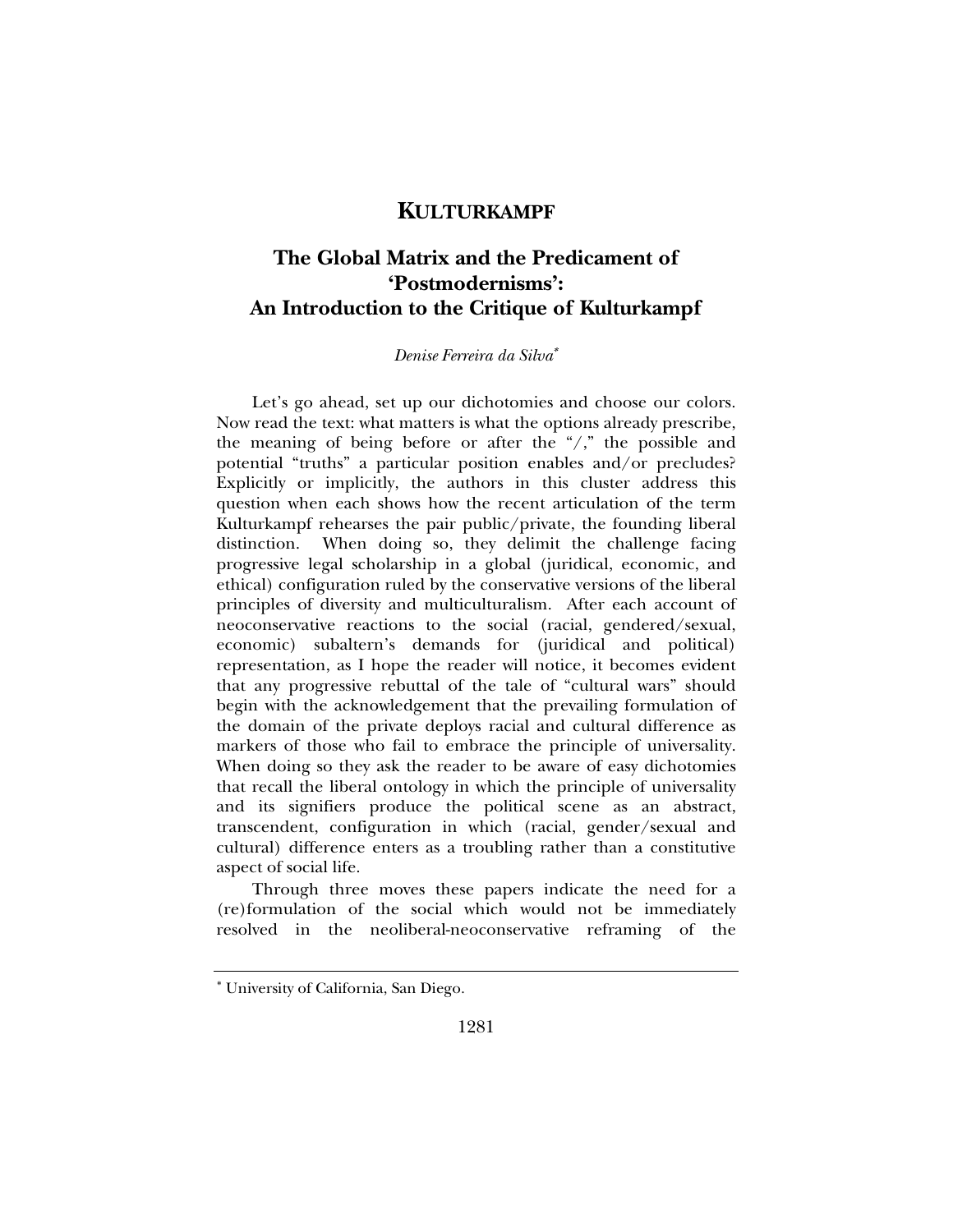public/private dichotomy. First, to advance a conception of justice (social justice), which seemingly contradicts law's universality principle, each addresses a signifier—race, religion, gender, and sexuality—that refers to what I will call later the Global Matrix. By doing so, they indicate how the writers of the tale "cultural wars" deploy the principle of universality in an ethico-political battleground in which these categories emerge as moral signifiers. Second, they refuse neoconservative reconfigurations of cultural (identity) politics that rewrite universality in a transparent domain of the public and projects/demands for social justice onto a blurred domain of the private. Third, none err by taking sides. Each cautions us that the sides only come into being together—that the neoconservative version of cultural difference already assumes that juridical universality organizes the public domain. Put differently, when read as a unit, these papers show that a viable critique of the tale of the "cultural wars" should include the recognition that the terms—the positions the hegemonic principles of diversity and multiculturalism write—demarcate a political stance which ignores that the global now constitutes the site of a productive struggle and a scene of ethical embattlement created by the neoconservative reading of the postmodern landscape. Not surprisingly, each author makes these moves separately. After all they engage a tradition—liberal thought—which like all traditions never ceases to re-invent itself.

While naming this tradition will not resolve the predicament it poses at the core of any critical legal project—but more particularity to Critical Race Theory (CRT)—it does help us to understand why progressive legal scholarship should engage neoconservative articulations of the private in defenses of juridical universality. Undoubtedly, the critical position these papers delineate, the one to which LatCrit has been consistently moving towards, emerges in a terrain which has been mapped by articulations of the principle of universality, the one which distinguishes liberal (ontoepistemological) accounts. This terrain has been demarcated by a notion of juridical universality—the founding thread that goes back to Locke's formulation of the idea of the rule of law itself. Through the distinction between public and private, this troubling, yet productive inheritance has manufactured the social subject presupposed in what Michel Foucault terms the juridico-political  $conception$  of power. $<sup>1</sup>$ </sup> While immersed in ordered actual relationships of exchange, as Peter Fitzpatrick reminds us, this social (legal and political) subject has been always a global figure. For the

<sup>1</sup> MICHEL FOUCAULT, SOCIETY MUST BE DEFENDED, 2004.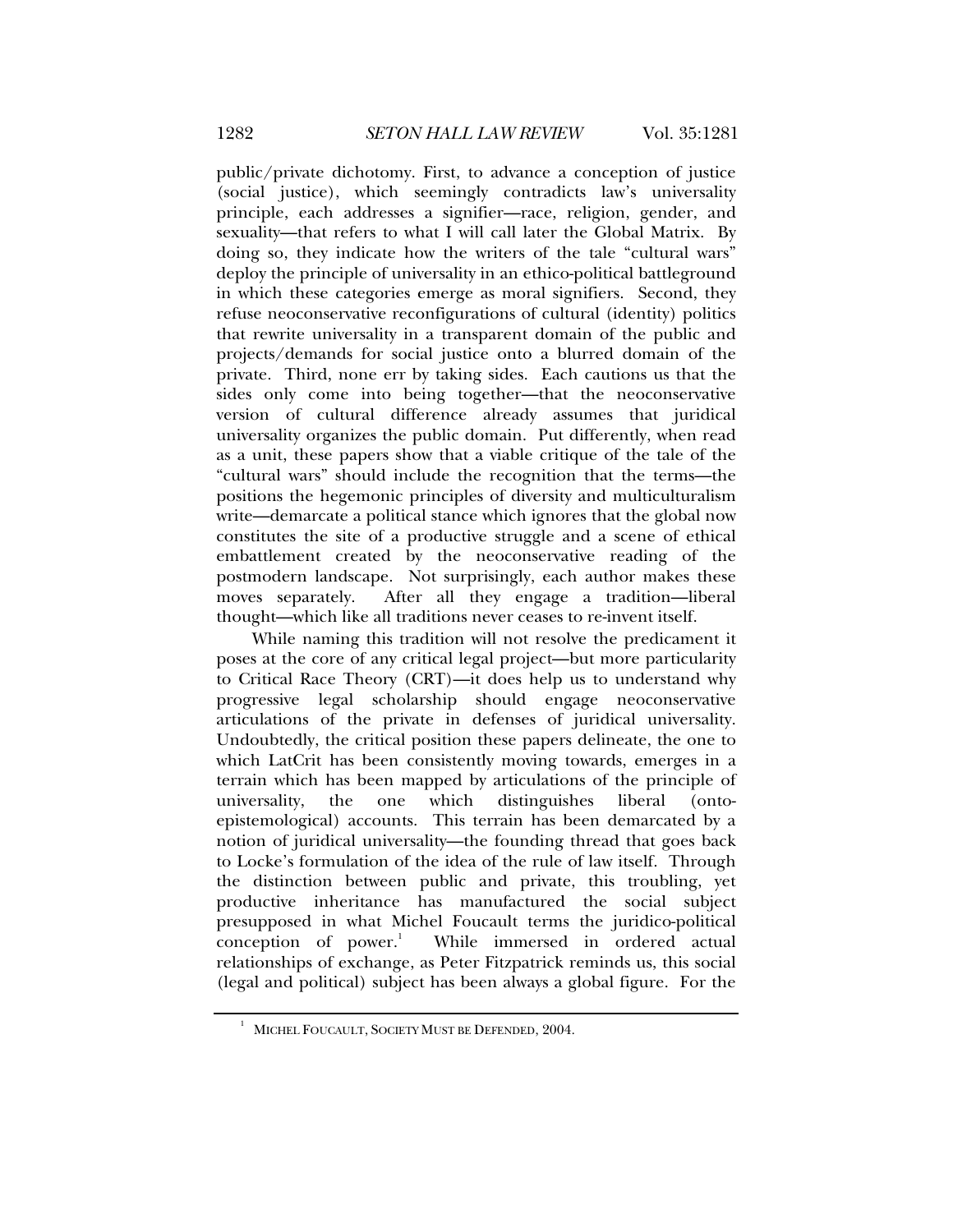"individual," the "self-regulated subjectivity," the autonomous figure classic liberal theorizing describes emerging in Europe, "is a condition for the existence of modern, liberal legality", who shares in law's unique nature which is that it "is no longer tied to any extraneous order, now deriving its force and origin purely from its intrinsic being."

For this reason, when interrupting the public/private dichotomy with the question of the law's (in)ability to ensure social justice, the papers in this cluster necessarily displace juridical universality—that of the law and of the social subject it institutes—when they recall the limits of the social ontology that renders the possibility of collective existence contingent upon the conception of the law as an autonomous, exterior, controlling, force.

Nevertheless, the conception of (social) justice critical legal theorizing (and other postmodern projects) advocates relies upon the rendering of the principle of universality that produced the subaltern subjects against which neoconservatives now unleash their "moral wars," the one which renders it possible to address the limits of juridical universality. Here, I refer to the post-Enlightenment projects of knowledge of society—anthropology, sociology, psychoanalysis, etc.—which attempt to reconcile the abstract essence which is actualized in the market, the state and legal apparatus, and the actual differences that characterize modern collective existence, ones which produce the modern (social) subject as spatial/temporal, a global-historical thing. That is, each shows how in the tale of the "cultural wars," the place of the proper social (legal and moral) subject only encompasses a particular kind of human beings, but ones whose (cultural) particularity only makes sense when contrasted with other past and contemporary modes of being human.<sup>3</sup>

Because I cannot discuss the details of this second articulation of universality, namely scientific universality, in the limited space of this introduction, I move to show how, when exploring how a given social scientific signifier—race, class, culture, gender/sexuality—is reformulated in the neoliberal/neoconservative tale of "cultural wars," this cluster invites us to consider these categories as signifier of the Global Matrix. In this invitation, I find the suggestion that we have reached the limits of the 1980s politics of difference (or identity politics or cultural politics), and that it has been absorbed into the

<sup>2</sup> PETER FITZPATRICK, THE MYTHOLOGY OF MODERN LAW, 55, 135 (1992).

<sup>&</sup>lt;sup>3</sup> For a critique of these projects of knowledge see Denise Ferreira da Silva, Homo Modernus, forthcoming.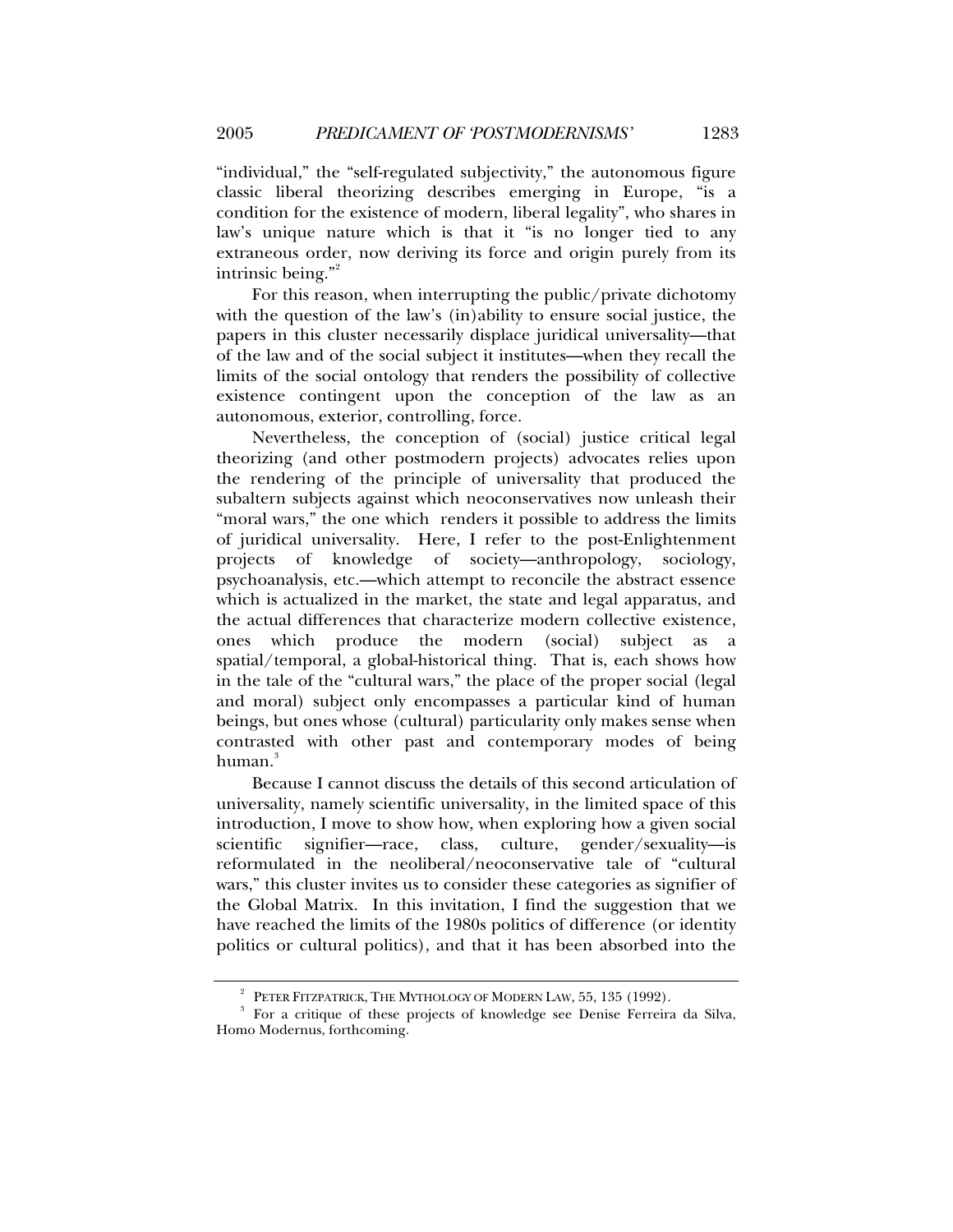'original' social model, which critical legal theorizing rejects, and which is now re-articulated in the tale of "cultural wars." Consistently, this social ontology does not immediately allow for a mapping of the Global Matrix—the ethical-juridical configuration which encompasses the kind of human differentiation upon which critical legal theorizing grounds its challenges to legal formalism and upon which the writers of the tale of "cultural wars" rest their return to their claim that the "individual," or the "original" social (legal/moral) thing is the sole subject of the private entitled to claim juridical universality. Rejecting the privileged position, the public domain which remains a monopoly of the "original" liberal subject— European, while, male, property owner—each paper invites us to revisit the axioms of liberalism informing the neoconservative rendering of the Global Matrix.

What this cluster suggests is the need for another model, a global-historical model, which assumes that the kind of difference communicated by the categories of race, class, culture (religion, language, etc.), and gender/sexuality, is not an individual (or collective) substantive attribute. Instead, it indicates that these consist in productive political strategies and are effects of social scientific representations, which now govern the global (juridico, economic, ethical) configuration. My point is that, when arguing for the need to reconcile juridical universality and the recognition of social differentiation, in a formulation of justice which addresses the effects of juridical domination and economic exploitation, these papers indicate that demands for social justice cannot presume (as in the case of the Civil Rights movement) the nation-state as the sole ethico-political paradigm. On the one hand, they indicate that to undermine the productive effects of the signifiers of the Global Matrix, and to redress the subjections they entail and justify, we need an ethical principle which privileges representation both (a) in the recognition that existing legal structures re-present a particular set of principles of the "original" (autonomous) legal subject, (b) in the production of a critical scholarship that re-presents, re-tells and resignifies the global-historical trajectory of subaltern social subjects, and (c) that in order to understand this trajectory as an effect of the social scientific signifiers which now organize our 'postmodern' social (juridical, economic, and moral) configurations.

Each paper articulates a critique of the tale of Kulturkampf to address (at least) one crucial question that should be raised by any critical reading of, and political response to, the tale of the "cultural wars." (1) How do we reframe the subaltern legal perspective in such a way to preempt the most destructive strategies deployed in the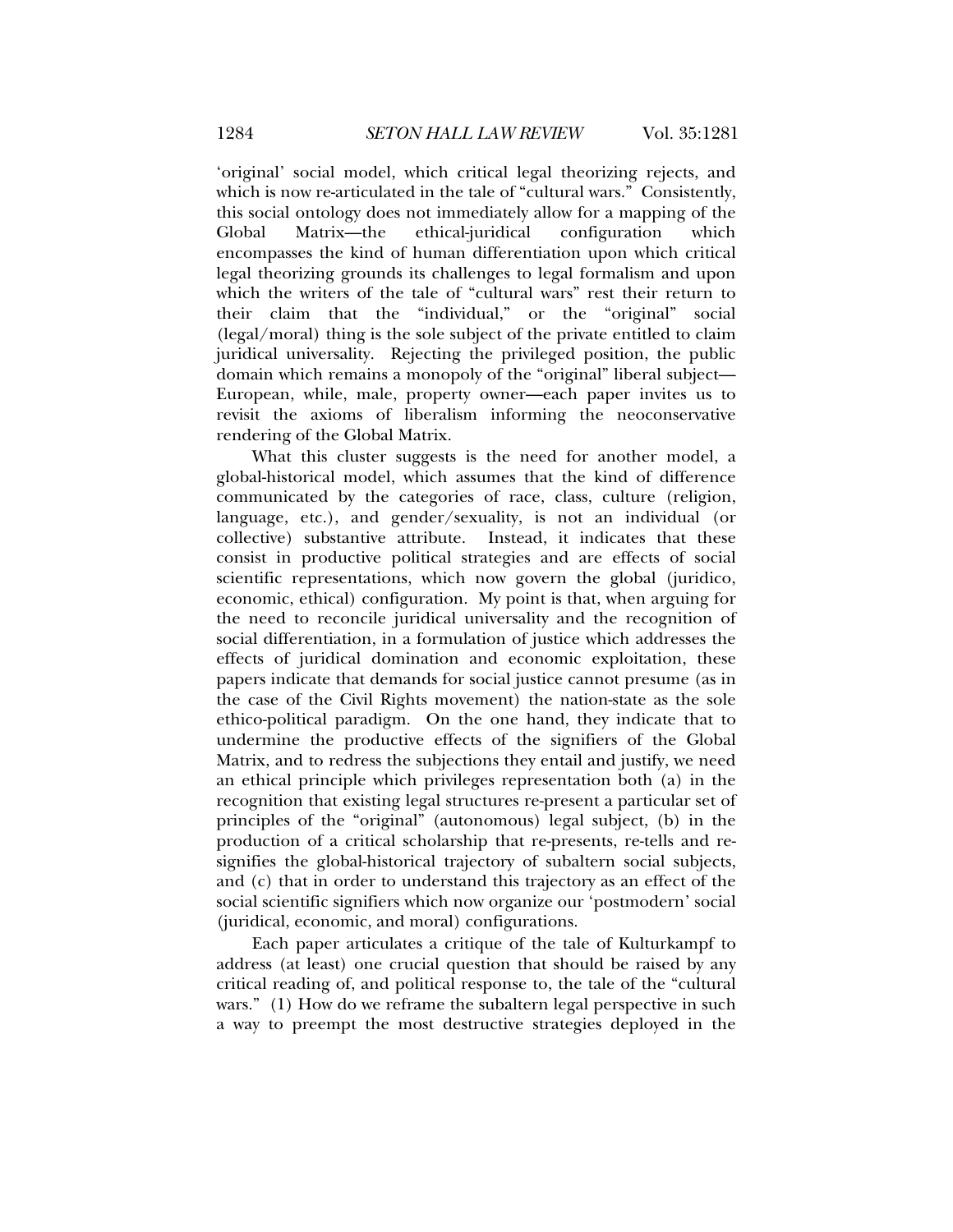scene of theoretical embattlement? (2) How do we retain social difference as the basis for demands for justice (juridical and political representation) without re-producing subaltern subjects as homogeneous and fixed cultural entities, i.e. as they have been constructed in social scientific scholarship? (3) How do we reconcile the various social scientific signifiers—class, gender/sexuality, race, culture—in a critical project which does not repeat the pitfalls of universality, i.e. the move that erases how western (colonial and global) juridical, economic, and symbolic apparatuses produce subaltern subjects in the various global regions? Finally, (4) how do we engage in the struggle for subaltern representation while aware that it will reinforce neoconservative agendas which recognize difference but only to write a moral tale which renders its demands for justice un-reconcilable with juridical universality? From a position in between Derrick Bell's racial realism and Kimberlé Crenshaw's strategic liberalism,<sup>4</sup> they suggest that progressive legal theorizing needs to map the Global Matrix—to identify its constitutive pairs and to excavate and dissipate the "truth" they produce. As they trace the effects of neoconservative appropriations of politics of representation, each paper describes the obstacles and suggests strategies for overcoming the founding public/private dichotomy which informing legal scholarship and in the global ethico-political grammar.

### I. THE RACE CRITIQUE: ITS OFFSPRING AND DISCONTENTS

 In "*Kulturkampf or 'fits of spite'?: Taking the Academic Cultural Wars Seriously*," Sylvia Lazos-Vargas addresses the question of what should be the normative basis of the now fractured legal scholarship. Instead of calling for an armistice, she welcomes the battle. She reminds us that the contention is productive only if a common ground for disagreement is identified, if destructive strategies are avoided. That is, for Lazos-Vargas the academic "cultural wars" are both necessary and productive in the present situation of American legal scholarship. The problem, however, is that each of the contending parts she names—neo-traditionalists, radicals, assimilationists and latcriters—inhabits a moral position which, in its turn, defines what is to be valued and that which is to be obliterated. For this reason, instead of engaging each perspective as a position in the larger moral field which could be called legal scholarship, the

<sup>4</sup> Here I have in mind, Derrick Bell's famous statement that black will never enjoy equality in the United States and Kimberlé Crenshaw's defense of the right strategy in Kimberlé Crenshaw et al, Critical Race, Theory, The New Press, 1995.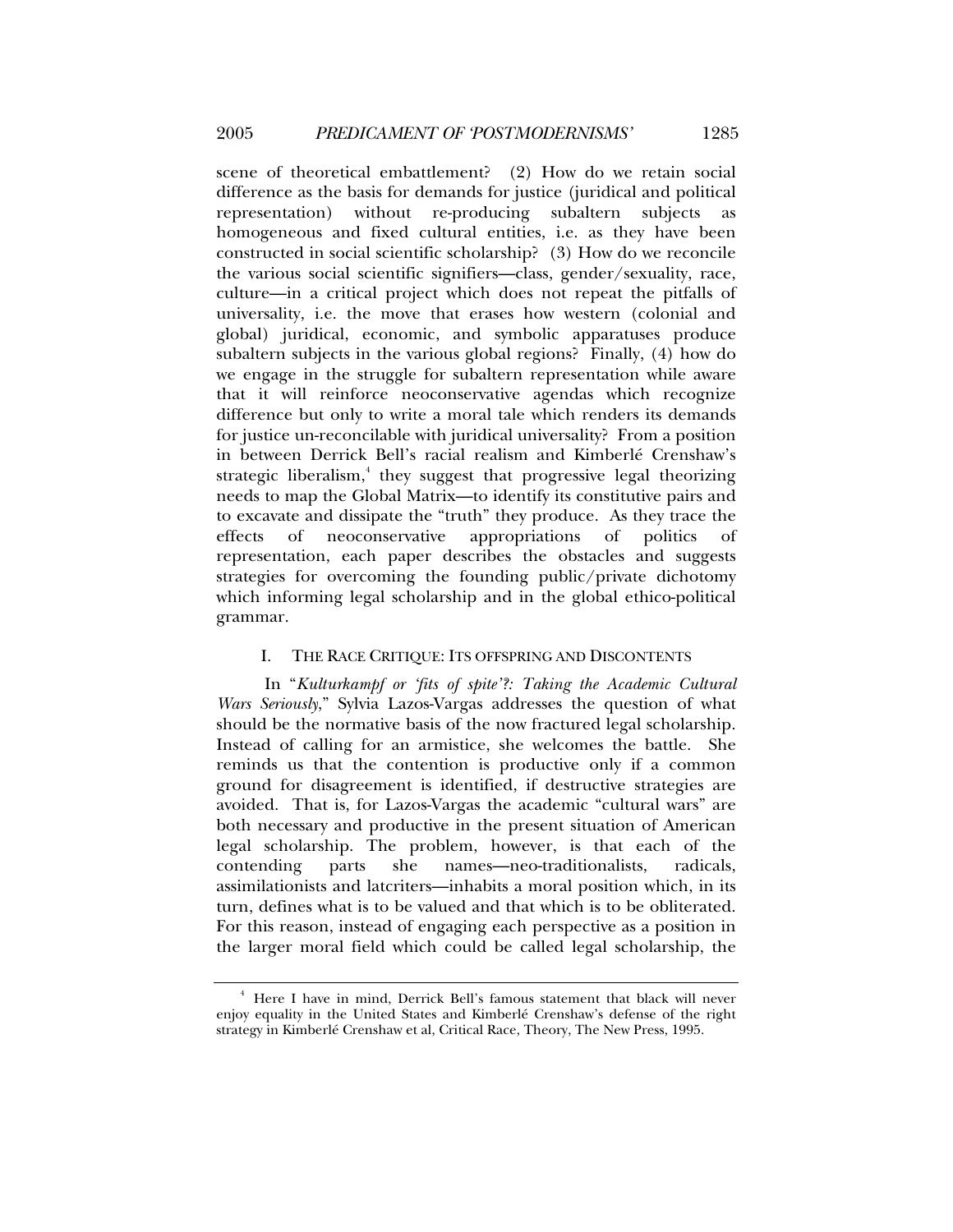contenders choose to attack individuals and not their perspective—a consistent liberal war tactic, to be sure.

 When describing how this particular deployment of morality, which addresses individuals and not their ideas, enters the academic arena, she shows how the founding division public/private division plays out in two fronts. In the neo-traditionalists- Critical Race Theory (CRT) front, it tellingly actualizes the fundamental division – rational/irrational – communicated by the signifier race, which here takes the form of a distinction between objective/subjective, change/permanence, or truth/prejudice, etc. On the one hand, neo-traditionalists' statements redeploy the rational/irrational pair when accusing race crits of lack of intellectual rigor and emotionalism to delineate the proper (moral) boundaries where proper legal scholarship is produced. That is, she shows how here the race signifier is not immediately, explicitly articulated but that it organizes a distinction between "the professional" and its "others" when neo-traditionalists accuse race crits of being badly trained legal scholars. On the other hand, forced to play according to the rules the "professional/non-professional" (rational/irrational) pair institute, race crits cannot but charge that their foes deploy racial stereotypes, that their reading of critical race scholarship lacks "objectivity," that it is resistant to change, based upon prejudice, etc. In this scene of embattlement, both sides deploy race as a moral signifier, which delimits the position that remains faithful to the signifiers of (academic) universality—namely, objectivity, change, truth, etc.

 When contention takes place among racial subaltern legal scholars, the battle becomes overly personalized while at the same time the ethico-political stakes become more explicit. At stake here, Lazos-Vargas argues, is a "minority perspective" as a point of departure for theoretical critique. Among scholars of color, arguments regarding the appropriateness of a "minority" theoreticalmethodological perspective indicate a divide in terms of whether the assimilationist (civil rights perspective), a radical, or a more complex (LatCrit) critical position should prevail. While the line separating the assimilationists from the others is easy to spot, the one separating the radical and the complex one is not. According to Lazos-Vargas, the divide here has to do with the reliance upon historicalmaterialism and its promises of a critical corner outside hegemonic liberalism. If one recalls that historical materialism's greatest promise was nothing but the realization (by universalizing it) of liberalism's premise and promise that everyone is born and exists free and equal, then the predicament which, according to radical "old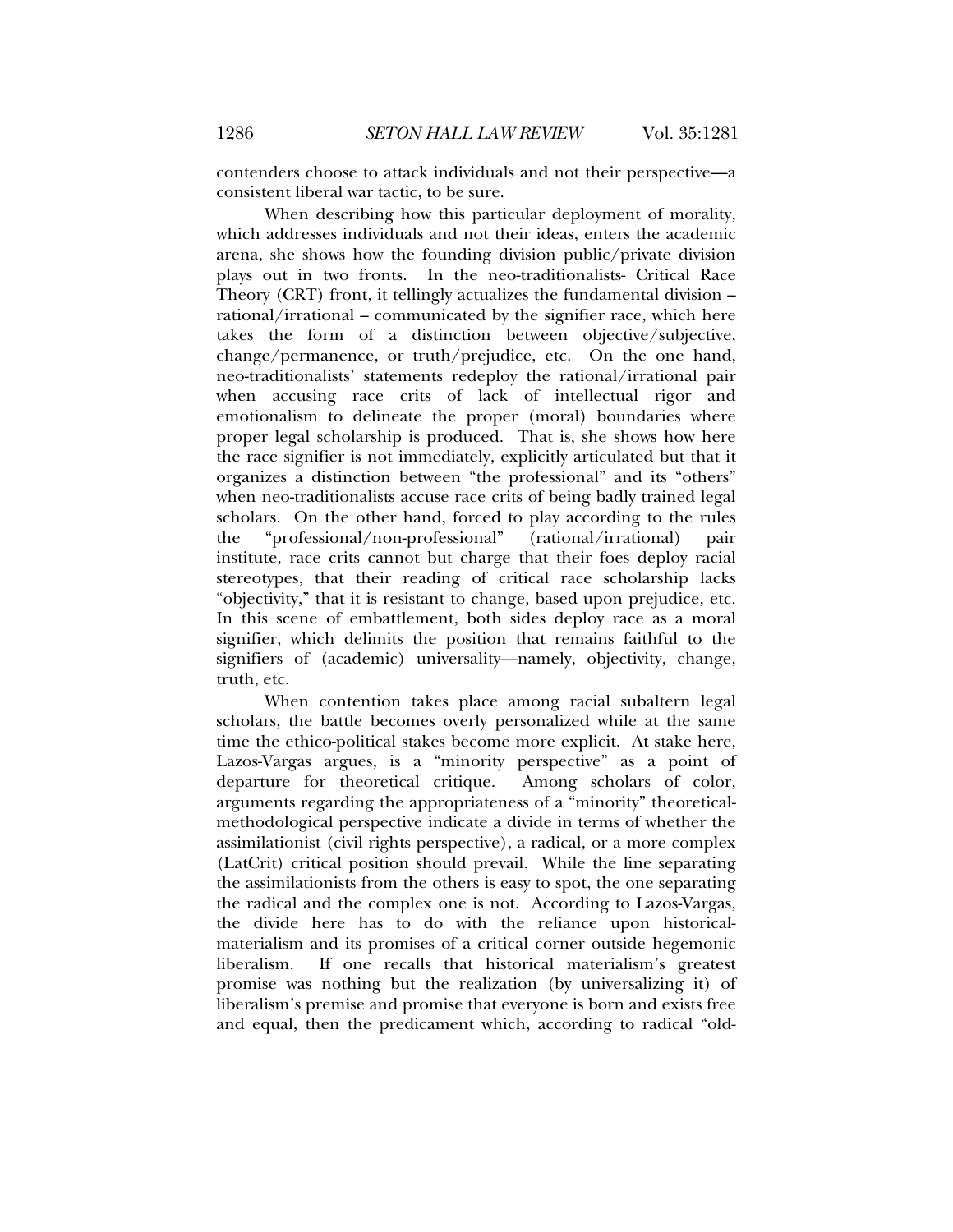timers," haunt lat-criters is nothing more than the promise of liberation we all share. When Lazos-Vargas advocates a "healthy dialogue," however, she suggests that this embattlement can be productive. Though she does not offer a path, her account of "academic Kulturkampf" suggests at least a guiding question: Either progressive legal (radicals and complex) scholars engage in a battle of ideas which will indicate an alternative to the premises and promises of liberalism or they will remain prisoners of the constitutive liberal dichotomy the rational/irrational—the one deployed in the neoconservative tales of Kulturkampf—which distinguishes between an intrinsically violent "state of nature" and an abstract composite, the body politic.

#### II. POST-MOMS

Why and how the neo-conservative rewriting of the public/private dichotomy has been so successful is a question at the core of Martha T. McCluskey's "*The Politics of Class in the 'Nanny Wars': Where is Neoliberalism in the Kulturkampf?*" In this piece, Professor McCluskey shows how it results from an artful deployment of public/private dichotomy in an ethico-political account which reconfigures another dear liberal pair, namely culture/economics, in which liberalism's highest value, freedom, is constructed as a monopoly of the (righteous) individual. Anyone familiar with the trajectory of modern philosophy would not cringe at this unexpected marriage of economy and morality in which the family becomes the site of a moral battle where the contending parts are differentiated according to how they view and behave towards marriage and childbearing/rearing. For one thing, Locke's proper political subjects—individuals able to conceive and 'sign-on' to the social contract—are European (white) males, property-owners, and heads of households. The liberal social (juridico/economic) subject has always sided with the family—if for anything because the family was also his property, though he was not willing to trade it in the market.

 What Professor McCluskey's piece highlights however is not this recent re-enactment of the liberal play. She is concerned with the fact that progressive intellectuals enter the moral battle from a defensive position. Instead of challenging this founding public/private dichotomy, they choose the public, namely the economic, and accept the neoliberals and neoconservatives' resolution of the signifiers of the Global Matrix—race, gender, class, sexuality, and religion. That is, against progressive agendas that dismiss this separation by establishing that private has always been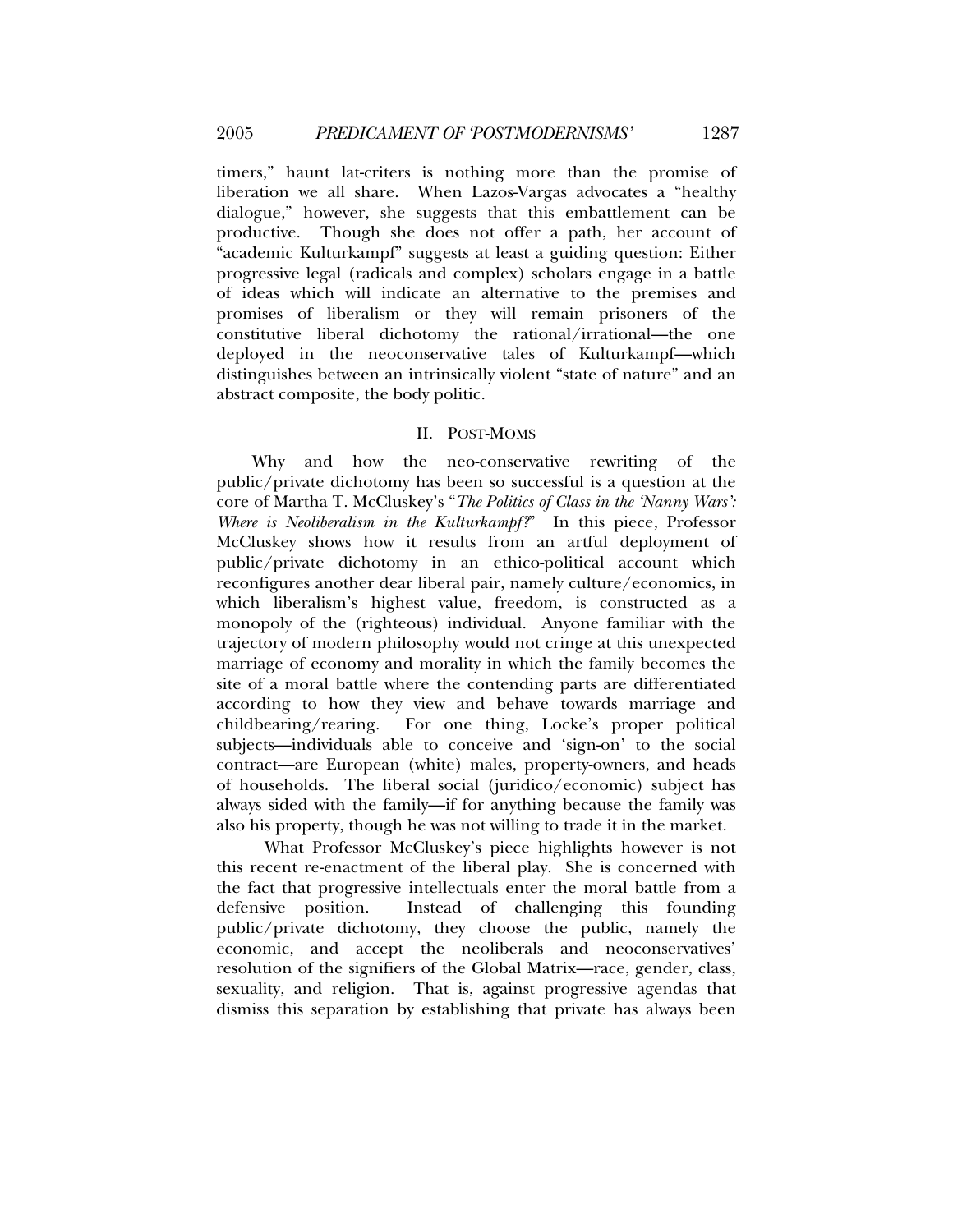public—the victory of 1960s Civil Rights, nationalist, feminist, and youth movements—neo-conservatives embrace their claim but rewrite it within the liberal logic which conceives of the private as individual, as a matter of (subjective) values and preferences. When doing so, they turn the 1980s (cultural, identity) politics of representation on its head by advancing a politics of individual self-representation. With this, neo-conservatives reinstitute the classical social (legal/political) subject in a moral tale that rewrites the Global Matrix when they attribute a 'failure' to actualize proper moral (family) values to (racial, gendered-sexual) subalterns' cultural difference. For this reason, her analysis of Flanagan's piece published in *The Atlantic Monthly* provides not so much an indictment of the feminist project itself, which has consistently (at least the second wave) focused upon patriarchy, but a version which seeks to keep the feminist (economic) bathwater and the baby too! The inability to recognize the political/economic determinants of their "freedom" results not from the fact that feminism does not acknowledge class and race as producers/signifiers of female social (juridico and economic) trajectories. As we well know, there have been many versions of the feminist project—in the U.S. women of color and third world feminists did not take long to call the attention to their middle-class, white, feminist comrades of their own universalizing tendencies. What Professor McCluskey notes is how the neoconservative rewriting of the "original" liberal figure, the individual, finds its way into feminist discourse. That is, she indicates how feminist discourse resurrects the social subject postmodern critical (feminist, racial, queer, etc.) interventions proclaimed no longer existent when it privileges the Global Matrix as grounds for ethico-epistemological-political engagement. Whether the nanny is an undocumented immigrant from Venezuela, a refugee from Guatemala, or Puerto Rican, in the Global Matrix she belongs in a slot that always precludes her from occupying the position of the "individual." Hence, no matter how conscious the females she liberates become of the political/economic inequities neo-liberalism re-produces, as long as her employers do so from their position as U.S. white (or otherwise), middle-class females always already individuals, she will always inhabit the mark assigned to social (racial, gendered/sexual, economic) subalterns. The nagging question, of course, is whether and how progressive legal scholarship can advance a mapping of the public sphere which comprehends the global (racial/cultural) subalterns, the ones whose subjection has for the last hundred years or so delimited the position of the proper social subject, the one the notion of juridical universality both presupposes